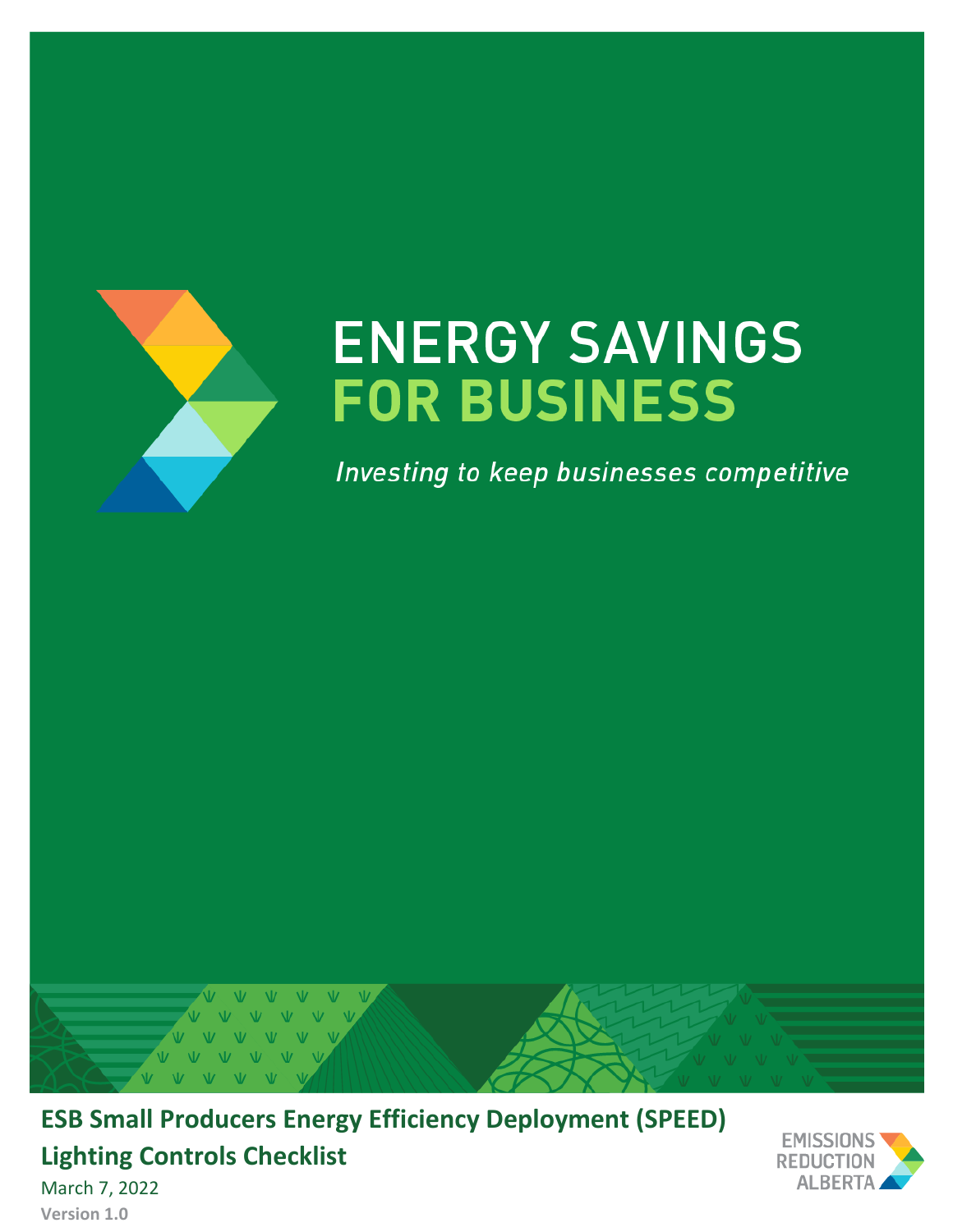# **Table of Contents**

V V V V V V V  $V$   $V$   $V$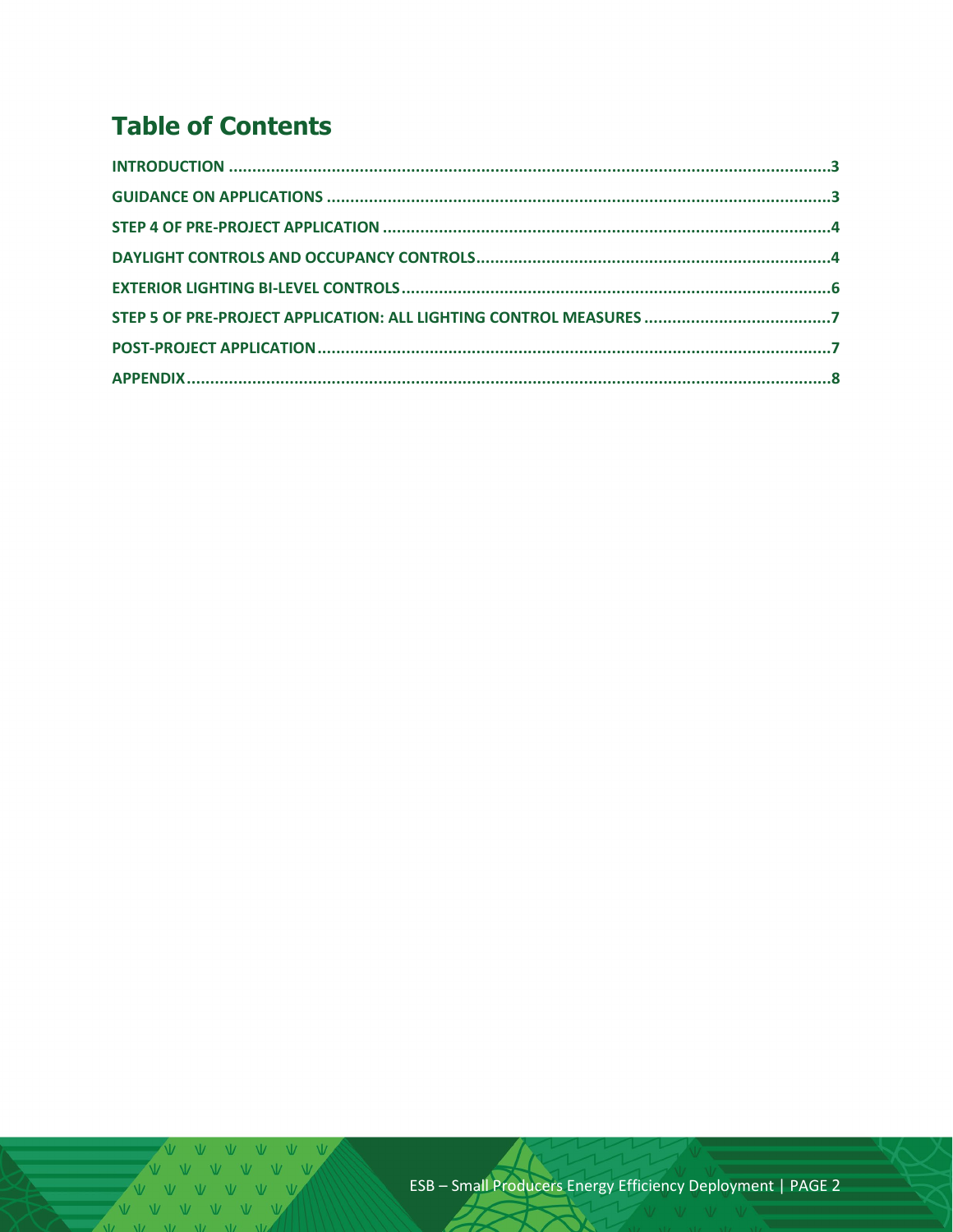## <span id="page-2-0"></span>**INTRODUCTION**

This document is intended as a guide to support the submission of accurate and complete Lighting Controls project applications. All applicants with Lighting Controls should ensure the application meets the SPEED Eligibility Requirements set out in the Participant Terms and Conditions, Contractor Code of Conduct and Eligible Measures List. The applicant must submit the requested documentation and answer the questions contained within this document.

This checklist includes guidance for what needs to be entered in each input field at Step 4 and Step 5 of the Application process. Step 5 specifically describes which documents need to be uploaded and their purpose.

## <span id="page-2-1"></span>**GUIDANCE ON APPLICATIONS**

The following sections provide guidance on Lighting Controls applications, ensuring that they are complete, accurate and comprehensive.

The applicant and/or contractor will also need to provide the following information in Step 4 and Step 5 of the application submission, as further described in the tables below.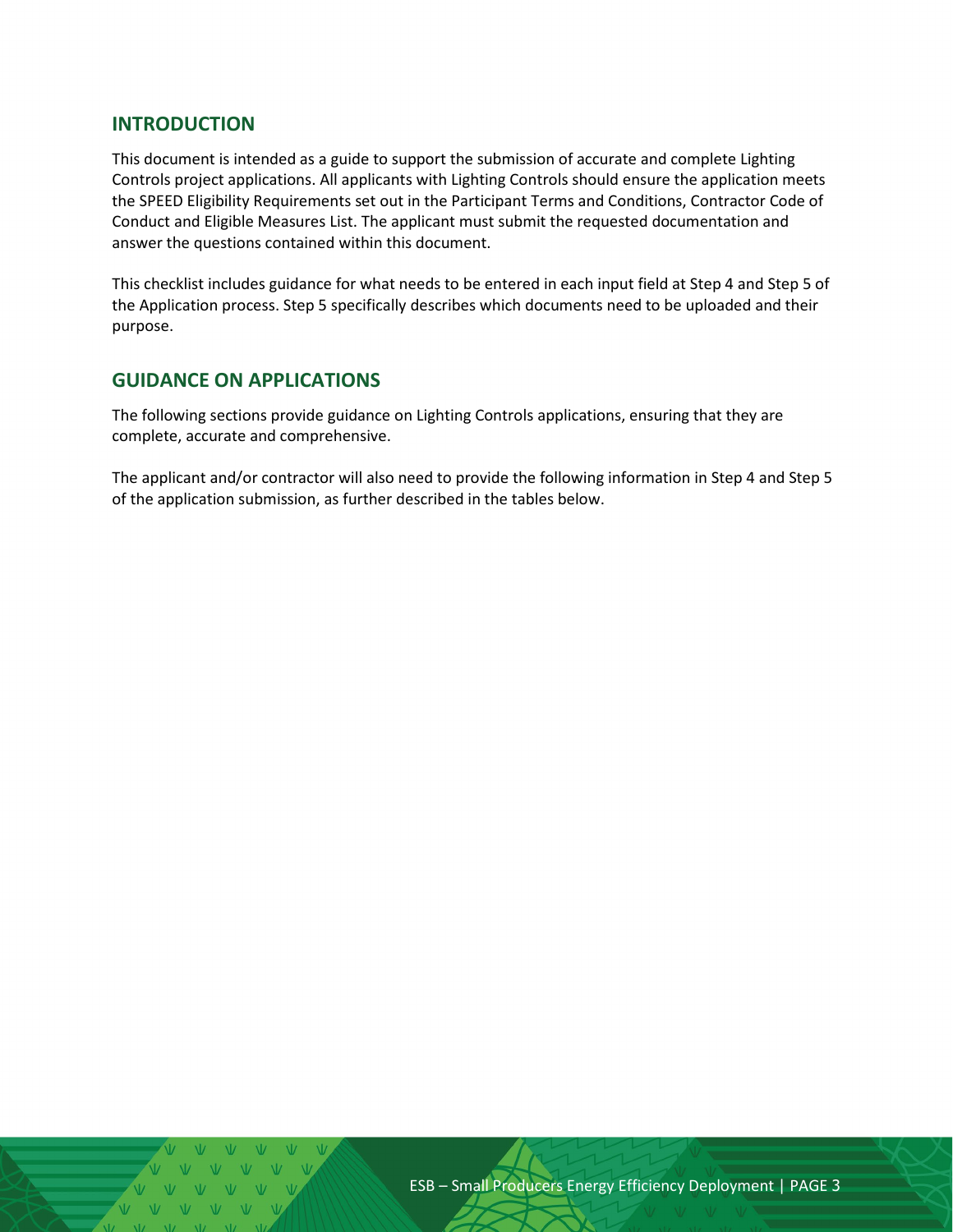# <span id="page-3-1"></span><span id="page-3-0"></span>**STEP 4 OF PRE-PROJECT APPLICATION DAYLIGHT CONTROLS AND OCCUPANCY CONTROLS**

#### Daylight Controls:

- Fixture mounted dual occupancy and daylight controls
- Ceiling or wall mounted remote daylight controls
- Switch or fixture mounted daylight controls

#### Occupancy Controls:

- Ceiling or remote mounted sensor
- Wall switch mounted sensor
- Fixture mounted sensor
- Exterior Occupancy sensor

| <b>Field</b>                                  | <b>What to Enter</b>                                                                                                                                 | <b>How Data or Input Provided is</b><br><b>Used</b>      |  |
|-----------------------------------------------|------------------------------------------------------------------------------------------------------------------------------------------------------|----------------------------------------------------------|--|
| Quantity                                      | Enter the number of measures<br>being installed.                                                                                                     | • Calculate eligible incentive.<br>• Post-project QA/QC. |  |
| <b>Specification Sheet</b>                    | Upload the specification sheet<br>for the measure.<br>Indicate/circle which specific<br>equipment is being used<br>for project.                      | • Post-project QA/QC.                                    |  |
| <b>Building Type Installed</b>                | Define the building type in the<br>text field e.g., Retail,<br>Warehouse, Industrial, Office,<br>Theatre, Private School, Private<br>Healthcare etc. | • Post-project QA/QC.                                    |  |
| <b>Estimated Annual Hours of</b><br>Operation | Enter the estimated annual<br>hours of operation for one<br>fixture.                                                                                 | • Used for estimating energy<br>savings achieved.        |  |
| Is a Control Being Replaced?                  | Select either Yes or No.                                                                                                                             | • Used for estimating energy<br>savings achieved.        |  |
| What is Lighting Wattage being<br>Controlled? | Specify the total wattage of the<br>lighting (per measure) being<br>controlled.                                                                      | • Used for estimating energy<br>savings achieved.        |  |
| <b>Location Installed</b>                     | Indicate the location where it is<br>installed in the building e.g.,<br>Office, Maintenance Room,<br>Freezer, Ceiling, Outdoor Wall<br>etc.          | · Post-project QA/QC.                                    |  |
| <b>Equipment &amp; Material Costs</b>         | Enter equipment and material<br>costs as indicated on the<br>invoice/final quote.                                                                    | · Calculate eligible incentive.<br>• Post-project QA/QC. |  |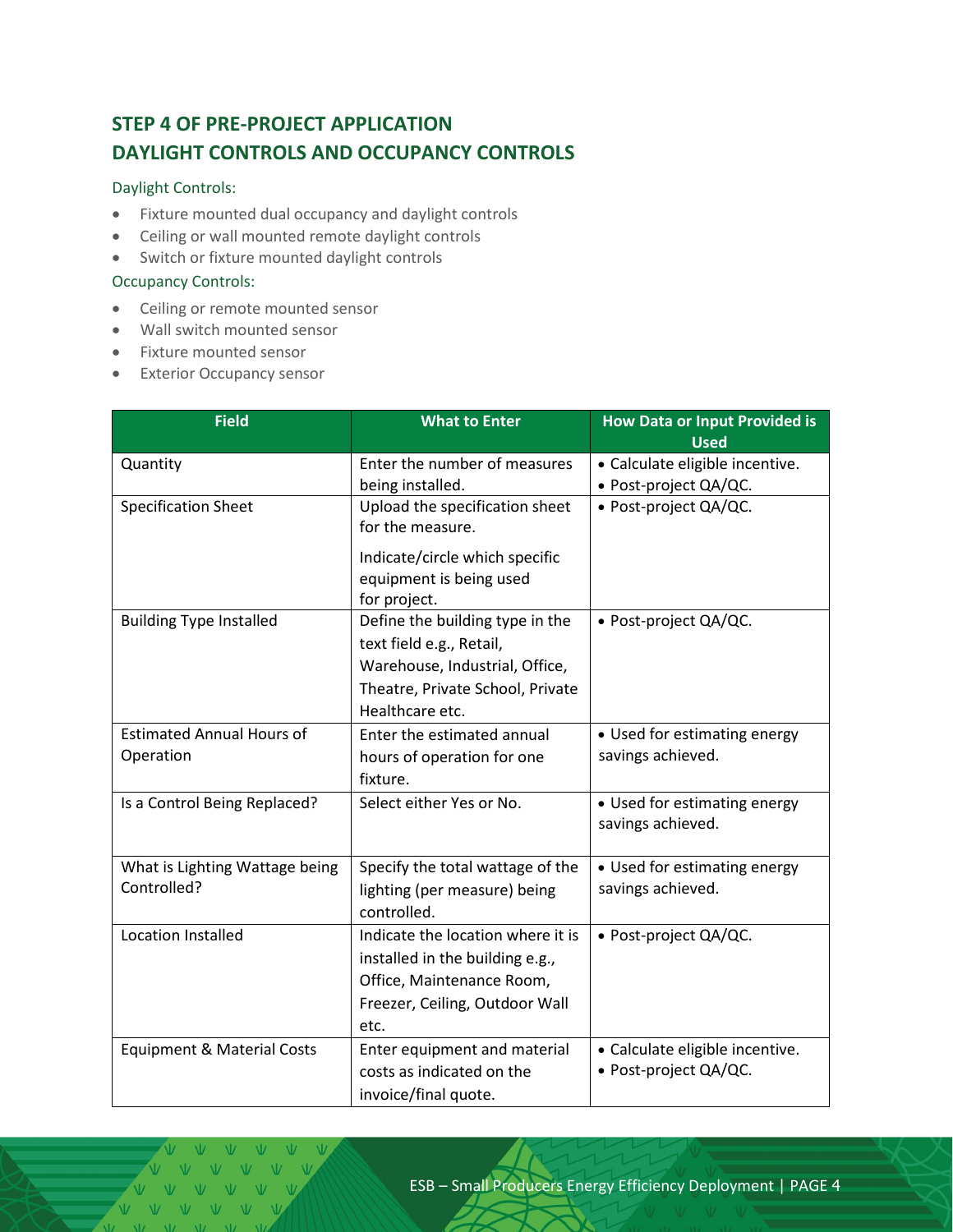| Labour Cost | Enter labour costs per measure<br>type as indicated on the<br>invoice/final quote.            | • Calculate eligible incentive.<br>• Post-project QA/QC. |
|-------------|-----------------------------------------------------------------------------------------------|----------------------------------------------------------|
| Design Cost | Enter design costs and include<br>all other costs as indicated on<br>the invoice/final quote. | • Calculate eligible incentive.<br>• Post-project QA/QC. |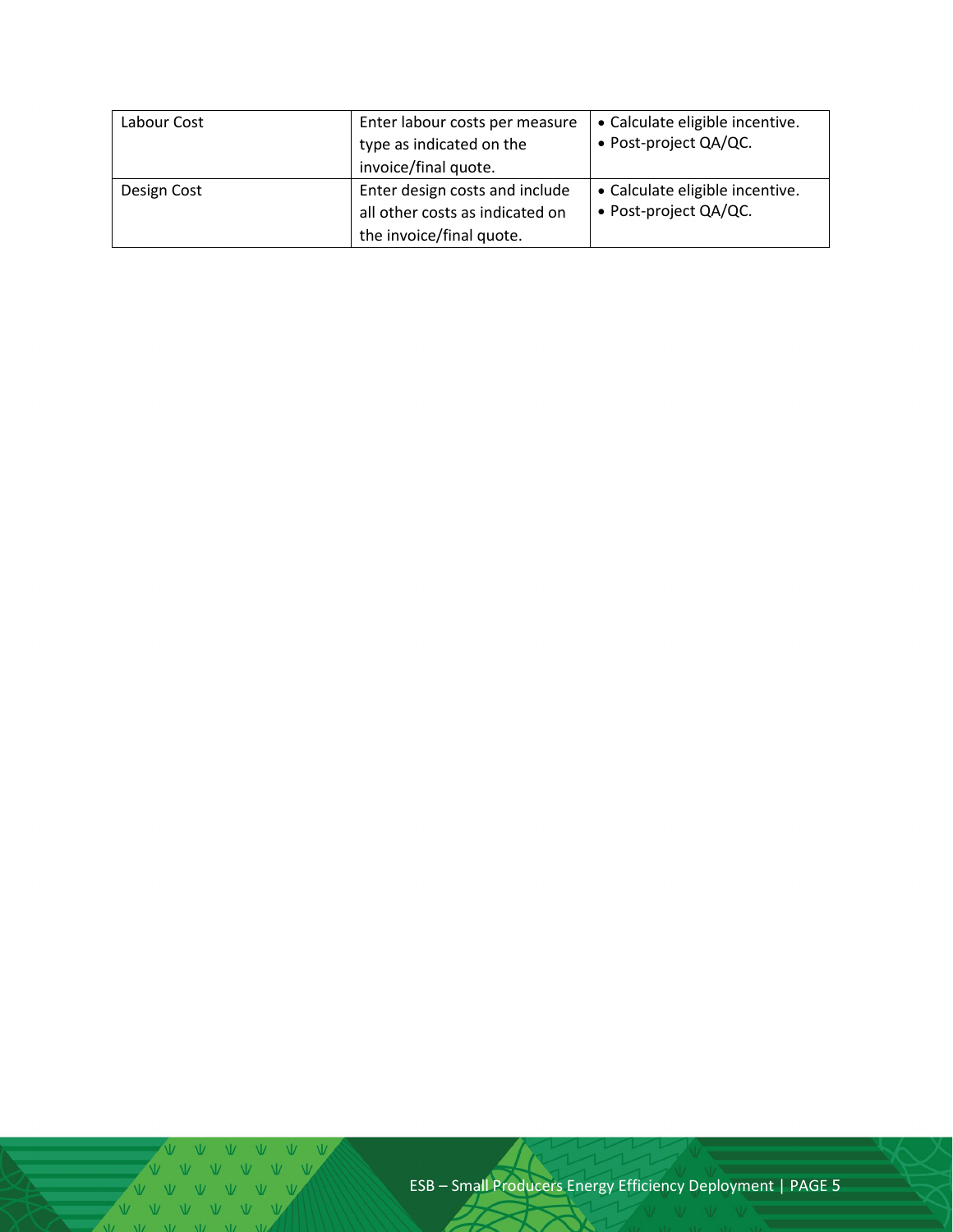# <span id="page-5-0"></span>**EXTERIOR LIGHTING BI-LEVEL CONTROLS**

- Exterior lighting bi-level controls
- Exterior lighting bi-level controls with override

| <b>Field</b>                          | <b>What to Enter</b>                           | <b>How Data or Input Provided is</b><br><b>Used</b> |  |
|---------------------------------------|------------------------------------------------|-----------------------------------------------------|--|
| Quantity                              | Enter the number of measures                   | • Calculate eligible incentive.                     |  |
|                                       | being installed.                               | • Post-project QA/QC.                               |  |
| <b>Specification Sheet</b>            | Upload the specification sheet                 | · Post-project QA/QC.                               |  |
|                                       | for the measure.                               |                                                     |  |
|                                       | Indicate/circle which specific                 |                                                     |  |
|                                       | equipment is being used                        |                                                     |  |
|                                       | for project.                                   |                                                     |  |
| <b>Building Type Installed</b>        | Define the building type in the                | • Post-project QA/QC.                               |  |
|                                       | text field e.g., Retail,                       |                                                     |  |
|                                       | Warehouse, Industrial, Office,                 |                                                     |  |
|                                       | Theatre, Private School, Private               |                                                     |  |
|                                       | Healthcare etc.                                |                                                     |  |
| <b>Estimated Annual Hours of</b>      | Enter the estimated                            | • Used for estimating energy                        |  |
| Operation                             | annual hours of operation for                  | savings achieved.                                   |  |
|                                       | one fixture.                                   |                                                     |  |
| What is Higher Lighting               | Specify the wattage of lighting                | • Used for estimating energy                        |  |
| Wattage being Controlled?             | at the higher dimming level of<br>the control. | savings achieved.                                   |  |
| What is the Lower Lighting            | Specify the wattage of lighting                | • Used for estimating energy                        |  |
| Wattage?                              | at the lowest dimming level of                 | savings achieved.                                   |  |
|                                       | the control.                                   |                                                     |  |
| Location Installed                    | Indicate the location where it is              | • Post-project QA/QC.                               |  |
|                                       | installed in the building e.g.,                |                                                     |  |
|                                       | Office, Maintenance Room,                      |                                                     |  |
|                                       | Freezer, Ceiling, Outdoor Wall                 |                                                     |  |
|                                       | etc.                                           |                                                     |  |
| <b>Equipment &amp; Material Costs</b> | Enter equipment and material                   | · Calculate eligible incentive.                     |  |
|                                       | costs as indicated on the                      | • Post-project QA/QC.                               |  |
|                                       | invoice/ final quote.                          |                                                     |  |
| Labour Cost                           | Enter labour costs as indicated                | · Calculate eligible incentive.                     |  |
|                                       | on the invoice/ final quote.                   | • Post-project QA/QC.                               |  |
| Design Cost                           | Enter design costs and include                 | · Calculate eligible incentive.                     |  |
|                                       | all other costs as indicated on                | · Post-project QA/QC.                               |  |
|                                       | the invoice/ final quote.                      |                                                     |  |

V V V V  $V = V - V$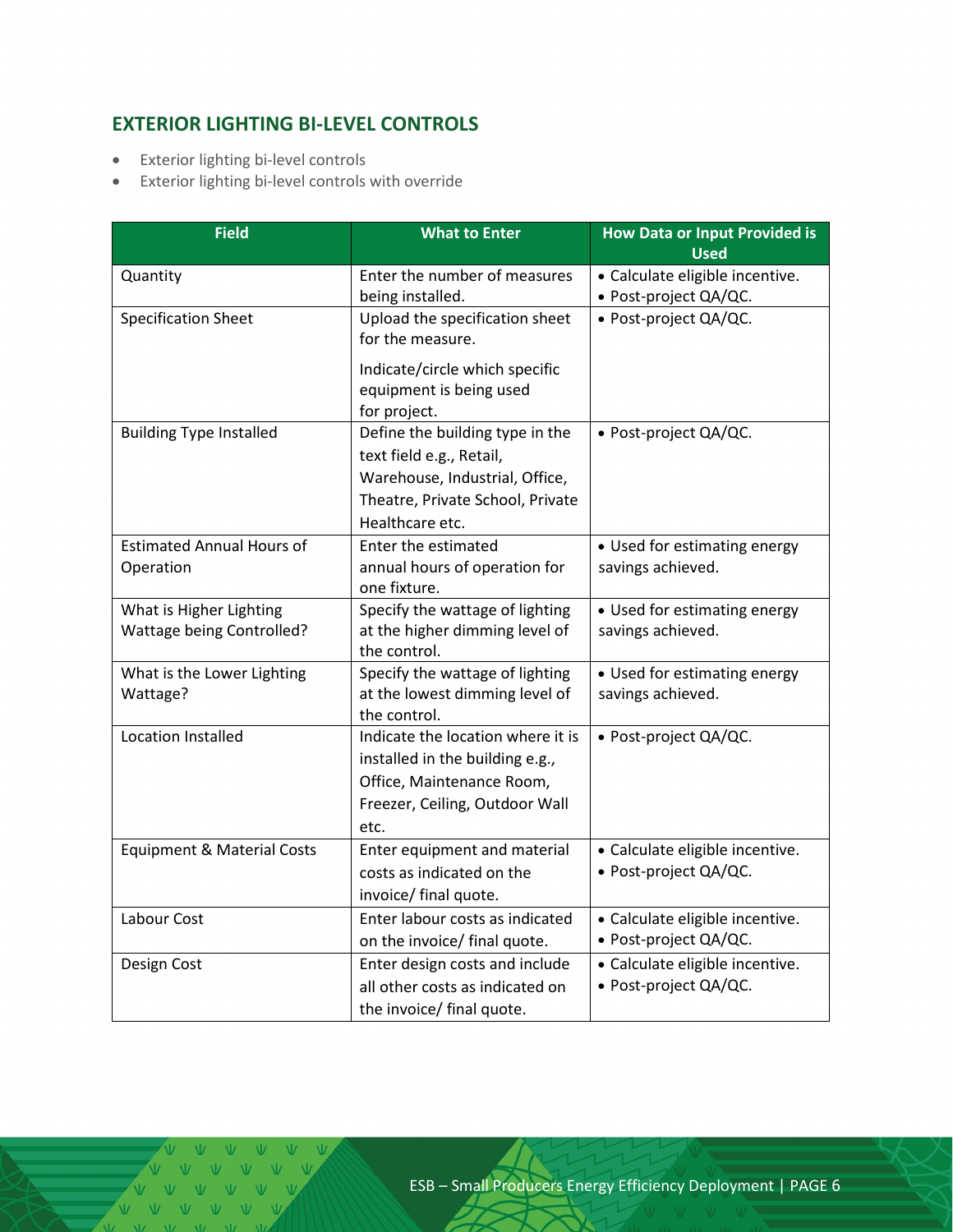# <span id="page-6-0"></span>**STEP 5 OF PRE-PROJECT APPLICATION: ALL LIGHTING CONTROL MEASURES**

| <b>Field</b>                         | <b>What to Enter</b>                                                                                                                                                                                                                                                                                          | <b>How Data or Input Provided is</b><br><b>Used</b>                                                    |  |
|--------------------------------------|---------------------------------------------------------------------------------------------------------------------------------------------------------------------------------------------------------------------------------------------------------------------------------------------------------------|--------------------------------------------------------------------------------------------------------|--|
| Cost Quote                           | Quote or invoice should be<br>itemized to include quantity,<br>brand, model numbers for<br>equipment, applicant name,<br>contractor name, facility<br>address and date (Sample<br>quote provided in the<br>Appendix). Costs should be<br>indicated separately for:<br><b>Equipment and Material</b><br>Labour | • Cross-reference against<br>provided costs.<br>• Calculate incentive cap.<br>• Post-project $QA/QC$ . |  |
|                                      | Design and Others<br>٠<br>Taxes<br>٠                                                                                                                                                                                                                                                                          |                                                                                                        |  |
| <b>Electricity Bill for Facility</b> | Upload the most recent<br>electricity bill available for the<br>facility.                                                                                                                                                                                                                                     | • Ascertain rate class.                                                                                |  |

# <span id="page-6-1"></span>**POST-PROJECT APPLICATION**

Note that for the post-project application, you will be required to confirm that no changes were made from the pre-project application, unless an Application Change Approval Notice was issued by ERA. In terms of documents required, you will need to provide evidence of the following:

- Invoice for Project Costs
- Proof of Payment for Project Costs
- Post-Project Photo
- Conditions stated in the Notice of Pre-Approval

Participant may be subject to a QA/QC check and asked for additional documentation and facilitate a site visit.